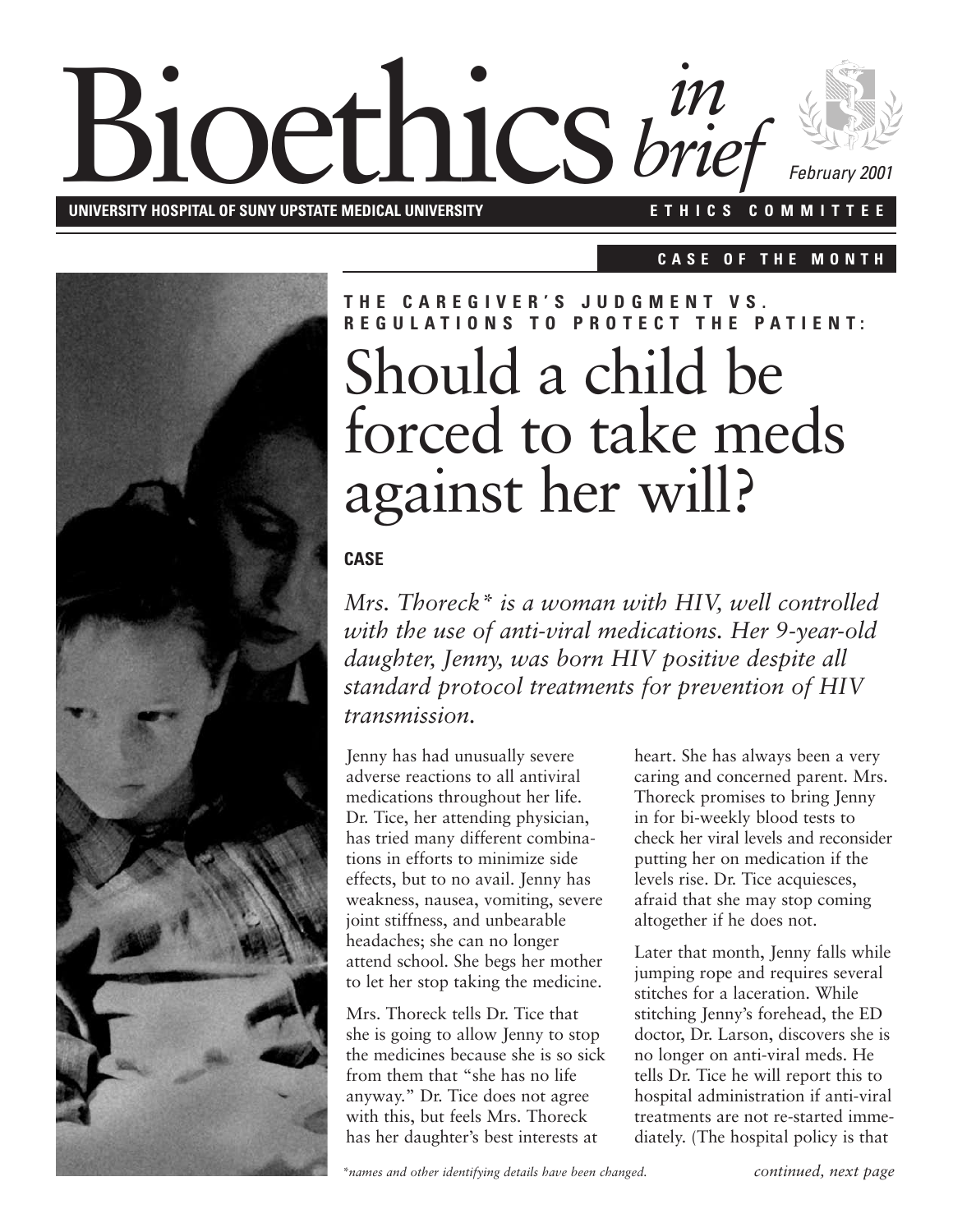

*Bioethics in Brief* is a newsletter of University Hospital's Ethics Committee, produced in cooperation with the Center for Bioethics and Humanities. Opinions expressed in *Bioethics in Brief* are those of the authors and should not be taken to represent the position of University Hospital or the Center for Bioethics and Humanities.

**Questions, suggestions, or comments?** Would you like to be added to our mailing list? E-mail us at ethics@upstate.edu.

Have a question about an ethical issue you're dealing with? We are always happy to talk in confidence about ethical concerns; you may reach us through the Center for Bioethics and Humanities at 464-5404. Ethics consultations are available by calling the hospital operator (464-5540) and asking for the ethics consultant on call, or by contacting any of the senior ethics consultants directly (Robert Daly, MD, 464-3104; Wendy Edwards, MD, 464-5404; Kathy Faber-Langendoen, MD, 464-5404; and Joel Potash, MD, 634-1100).

#### **Editorial Board**

*Editor-in-chief* Kathy Faber-Langendoen, MD

*Associate Editor* Kathy Kurtz, CSW, PhD

*Writers* Laurel Baum, RN, JD Maxine Thompson, MSW, CSW

*Design and production:* Marketing and University Communications, Melanie Rich, Director



**Should a child be forced to take meds?** *continued from page 1*

all children presenting to the hospital with HIV receive proper medications). Dr. Tice refuses to order the mother to restart medications for Jenny. Dr. Larson reports the case to administration. Mrs. Thoreck is informed by hospital personnel that she will be reported to Child Protective Services if she does not bring Jenny in for medications.

#### **QUESTIONS:**

- Is hospital administration the appropriate venue for Dr. Larson's concerns?
- Should Jenny be forced to take the anti-viral medications?

#### **DISCUSSION:**

This highlights a case in which an ethics consult would be of great value. Before this issue was reported to administration, a discussion among Dr. Tice, Dr. Larson, Mrs. Thoreck, and an ethicist could have helped prevent an adversarial situation and a breakdown in trust

**WE SHOULD NOT AUTOMATICALLY "PLUG HER INTO A POLICY RECOMMENDATION" AND ASSUME THAT SHE HAS NO AUTONOMY OR VOICE IN THIS DECISION.**

child with HIV to take the medications, regardless of the medical side effects? If so, how would that be enforced? How is the policy reflective of NY state law? A hospital designated as a New York HIV/AIDS Center must provide treatment regardless of ability to pay. By itself, however, this policy does not necessarily mean that all patients are required to accept treatment.

Without antiviral medications, Jenny will eventually become sick and die from her disease. However, if the medications make her so ill as to severely alter her quality of life, is it a reasonable suggestion to stop them, even if that could shorten her life? Dr. Tice has known Jenny

> and her mother for nine years. He had a sense of Mrs. Thoreck as a caring mother, interested in helping her daughter live as "normal a life as possible."

In this case, Jenny was left out of the discussion. It would have been helpful to speak with her and explain as gently as possible the likely

consequences of stopping her medications. She has been struggling with her HIV<sup>+</sup> status and its treatment for years; she may be able to offer important insight into the situation. Perhaps she understood more about what makes life unacceptable than we would expect from most 9-year-olds. A child psychologist may be helpful in

#### **2**

among colleagues, the patient and her mother, and the patient's mother and the physician.

In such a discussion, each person's concerns would be addressed. The hospital policy would be reviewed for intent. Was the intent to make antiviral medications available to all children? Or was it to force any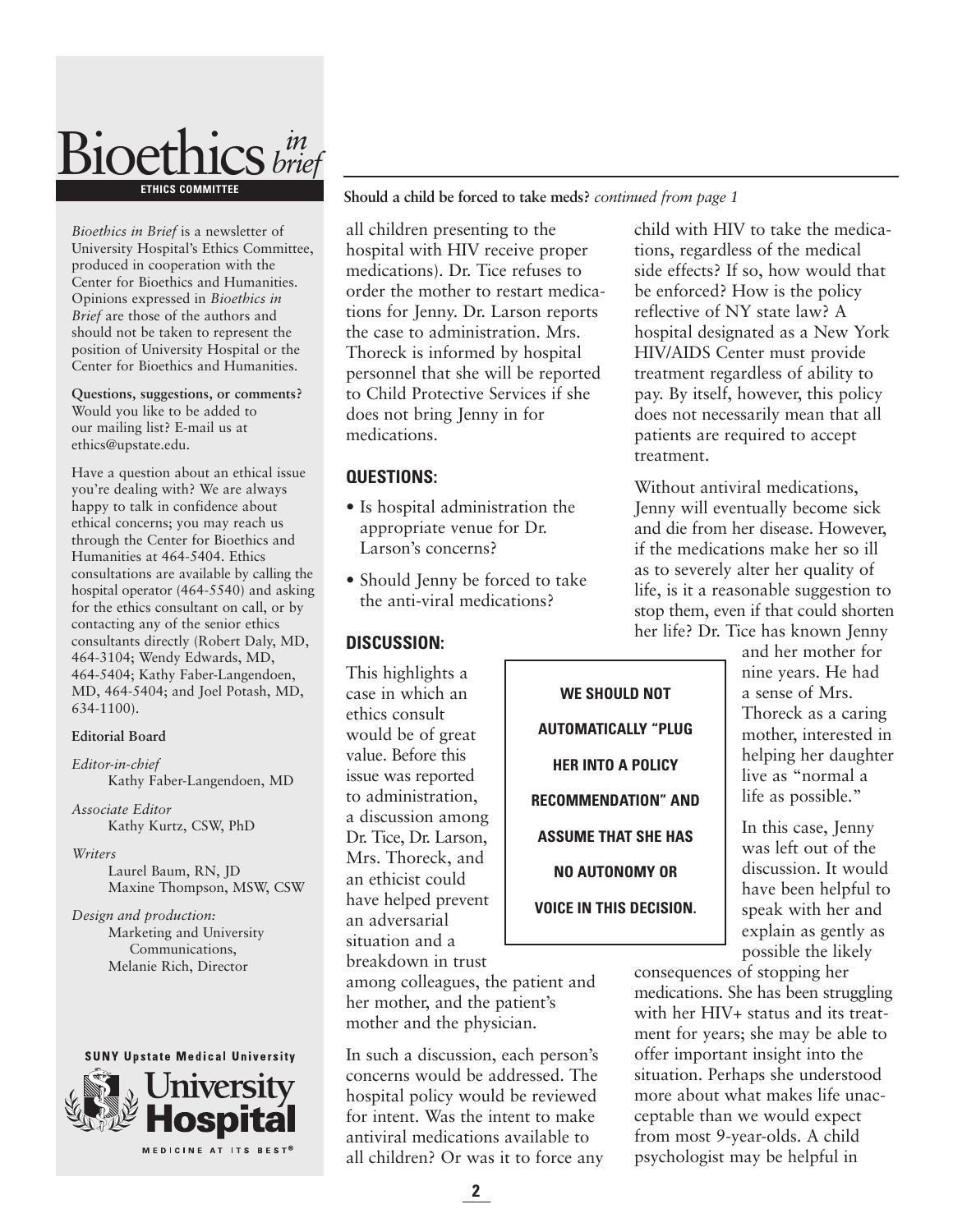understanding Jenny's view of her illness and its treatment. We should not automatically "plug her into a policy recommendation" and assume that she has no autonomy or voice in this decision.

Child Protective Services should be used when we suspect parents are abusing or harming their

children. Use of this agency was not optimal here at this stage of the case. It is difficult to imagine a court forcing a child to take medications that result in her being bed-ridden. However, just the process of reporting this case could result in Jenny's temporary removal from the home, adding to the trauma in her life.

Medicine's goals do not include forcing treatments that result in severely reduced quality of life, even if those treatments would likely prevent future illness and even death. On an ethical basis, absent newer medications with fewer adverse side affects, Jenny, her mother, and her physician should be allowed to make the choice about medications. Forced treatment should occur only by a court order, overruling parental authority. *(K. Kurtz/K. Faber-Langendoen)* ■

**MEDICINE'S GOALS DO NOT INCLUDE FORCING TREATMENTS THAT RESULT IN A SEVERELY REDUCED QUALITY OF LIFE, EVEN IF THOSE TREATMENTS WOULD LIKELY PREVENT FUTURE ILLNESS AND EVEN DEATH.**

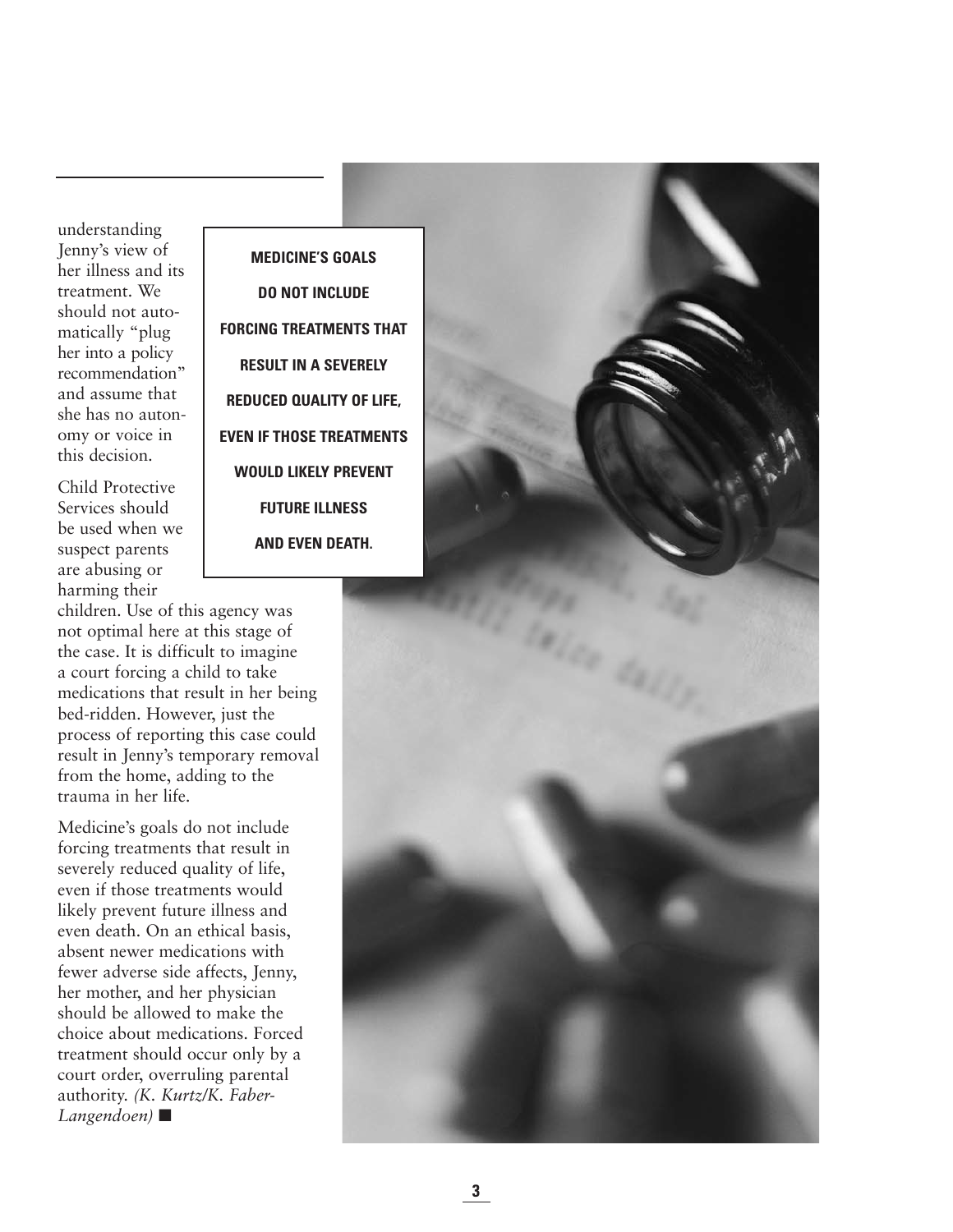#### **H O T T O P I C S I N B I O E T H I C S**

### **No Penalty for Pot**

U.S. District Court Judge William Alsup in San Francisco, California banned the government from



revoking physicians' licenses when "doctors recommend medical use of marijuana to a patient based on sound medical judgement." His injunction also blocked the government from initiating an investigation of a doctor solely because he or she prescribes marijuana. This will allow doctors who wish to discuss marijuana use with patients who may be helped by it—such as those suffering from the nausea and weight loss accompanying AIDS and cancer. It is unclear whether the government will appeal the ruling; several physician and civil liberties groups welcomed the news as expanding the appropriate care of patients. *(Based in part on* CNN *reports of September/December 2000)* ■

### **Baby Banking**

Should women who do not want their newborn babies be allowed to drop them at "baby banks" with no questions asked? We are hearing more often about babies being abandoned in dumpsters or garbage bags. Mothers who are discovered doing this face criminal prosecution for murder or attempted murder. A concerned group of citizens believes that in most of these cases, the mothers are not intending to kill their babies, but are simply overwhelmed (substance abuse, domestic violence, poverty, and age). They have proposed a national program entitled "Operation Foundling" that would allow women to leave their unwanted children at places such as designated churches, fire, and police departments. Some in the U.S. think this is a good solution because of the many infertile couples who would be overjoyed to become the parents of these infants. Others say it just points out how derailed our social values are regarding life, adoption, and

abortion. Would having safe places to leave unwanted babies encourage or increase sexual practice among women who can't care for their babies?

Unlikely. It may however, prevent some cases of infanticide. (*Based in part on* MSNBC News *report 12/4/00*) ■



### **Who Knows About You?**

Rapid advances in genetics, combined with computerized databases, means that increasing amounts of health data are being collected and made available to a wider group of people. What used to be a private exchange of information between patients and their family physicians is now quite likely not so private. If genetic information about people is available electronically, questions must be asked: Who "owns" a person's medical history and genetic information? Who is entitled to have access to it? Is one's employer or insurance company able to find out genetic information that may affect one's employability/insurability?

As a parting act of his administration, President Clinton issued the first federal law protecting medical privacy. The law provides for a range of punishments to violators including fines and prison terms.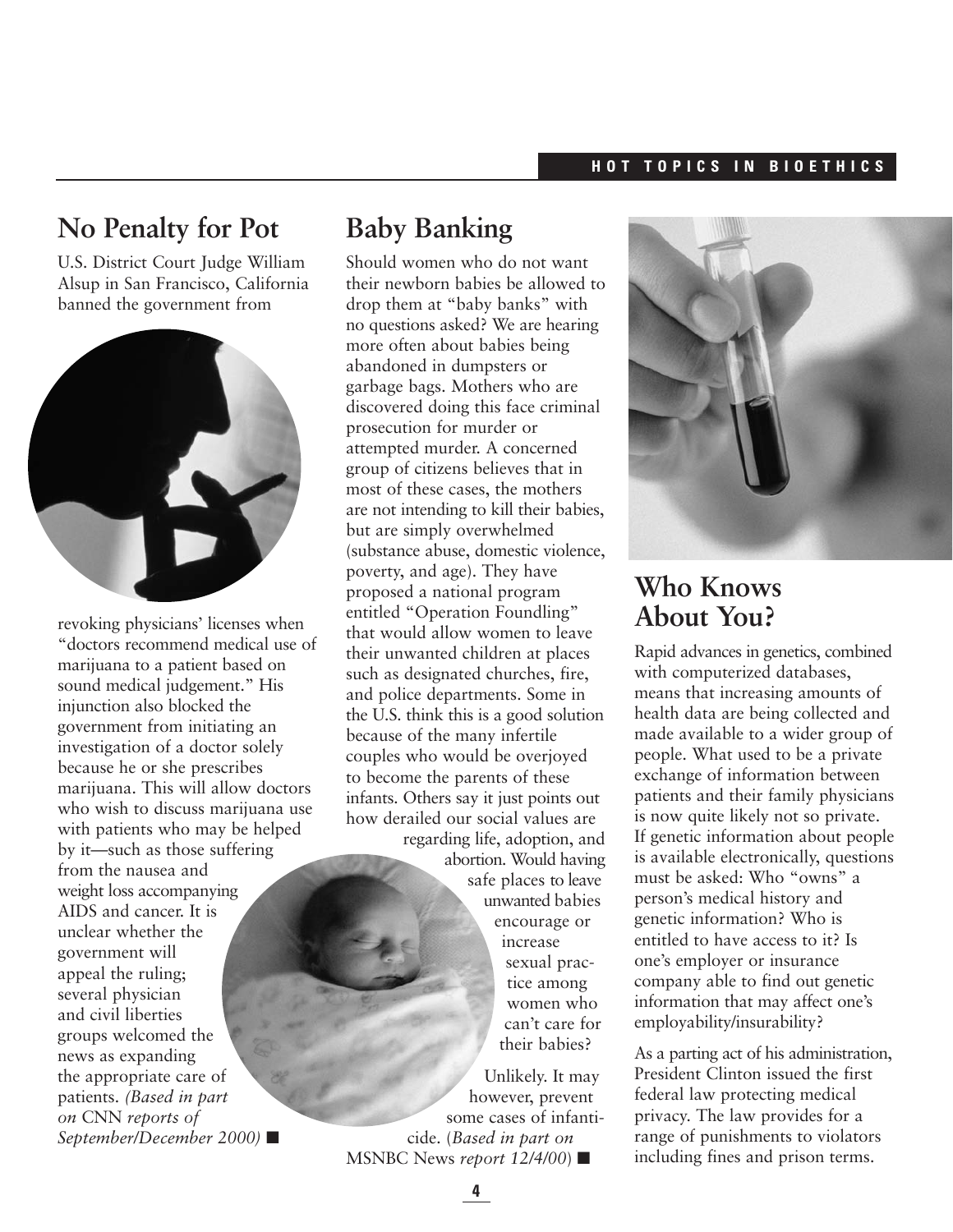Senior aides said such provisions "will greatly protect the privacy of individual health records against improper use by insurers and employers." The administration stated that "persons' privacy violations must be kept to a minimum...; people must not be harmed by participation in genetic testing." Leaders in the health care industry stated they would ask President-elect Bush to revise the new rules, saying they are too stringent. However, broad public support for the safeguards in the law may affect how much revision the Bush administration will seek. *(Based in part on a* New York Times *article 12/21/00)* ■

### **Euthanasia Legalized**

In November, the Netherlands became the first country to legalize euthanasia. For years, the Dutch have officially prohibited euthanasia but agreed not to prosecute physicians if guidelines were followed. Once the law goes into effect in early 2001, physicians will be legally protected if the physician is convinced the patient's request is sincere and voluntary and the patient is fully informed of the diagnosis, treatment options, and other alternatives. The patient must have "unbearable suffering" but need not be terminally ill. Currently, about 3 percent of all deaths in the Netherlands occur by euthanasia or assisted suicide. A



Vatican spokesperson condemned the law saying "It is a very sad record for the Netherlands to become first to...approve a law that goes against human dignity". (*Based in part on* New York Times *article, 11/29/00*)*(M. Thompson/*  $K.$  *Kurtz*)  $\blacksquare$ 



### **Research Ethics Training to be Required in the Future**

In the 20th century, medical research resulted in unprecedented medical advances. At the same time, some patients were coerced into participating, deceived about alternative treatments, or given inadequate information about the risks of being involved. This sad legacy is seen in the Tuskegee syphilis trial (where African American men were not treated for syphilis), Willowbrook (where institutionalized children were deliberately infected with hepatitis), and radiation experiments (where several patients were unknowingly injected with radioactive substances). The Federal government has tried to protect research subjects by mandating special committees, called "institutional review boards," that review all research done in an institution.

The university will soon be required to show that all staff involved in research activities understand their responsibilities to ensure that the rights of research subjects are protected. The office of Dr. John Lucas, vice provost for research, is developing an upstate-wide program to meet this requirement. In the meantime, if you are interested in learning more about research ethics, a well designed and easy-to-use website from the National Institutes for Health provides a useful tutorial. It can be accessed at http://ohsr.od.nih.gov/ *(K. Faber-Langendoen)* ■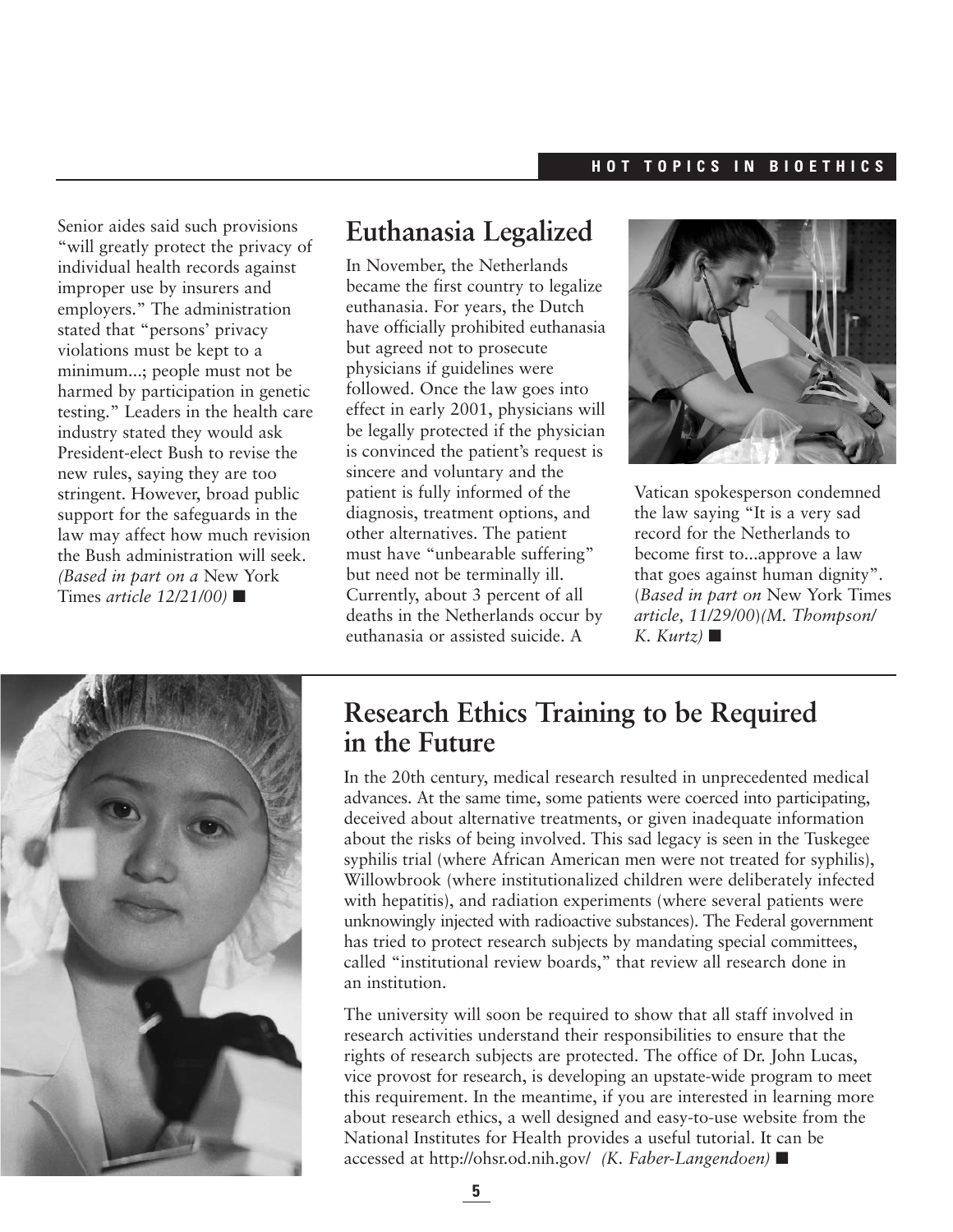### **Joined at Birth, Separated by Law**

On August 8, 2000, twin girls Jodie and Mary (pseudonyms to protect privacy) were born in Manchester, England. During pregnancy, it was discovered that

the twins were conjoined and would need a medical facility able to provide special care. The parents traveled to England from their remote homeland in Malta for the birth of their babies. The sisters shared one heart and one pair of

not remain Mary's life support indefinitely; without surgical intervention to separate the girls, doctors predicted that both would die in a few months. Doctors

expected that if the girls were separated, Mary would surely die but Jodie might live.

Jodie and Mary's parents, devoutly religious, refused the surgery. They stated, "Why should we kill one of our daughters to enable the other one to survive?"<sup>1</sup> The parents believed that to intervene in such a dramatic way would violate the will of God. In addition,

the parents argued that Jodie's disabilities would be overwhelming and she would be socially stigmatized when they returned to Malta. Despite the parents' objections, surgeons in the Manchester hospital went to court seeking permission

to perform the surgery. The court ruled in favor of the surgeons on the basis that if the surgery did not proceed, both children would die. It is worth noting that in the U.S., even in situations in which parents agree to the separation of conjoined twins, surgeons may still turn to the courts for permission to

**SHOULD OUR MORAL, ETHICAL AND LEGAL FRAMEWORK PERMIT US TO ACT IN A MANNER THAT HASTENS THE DEATH OF ONE IN ORDER TO SAVE THE**

immunity from homicide charges when it is expected that one twin will die.<sup>2</sup>

Surgeons separated the girls in early November and, as expected, Mary died shortly afterwards. Jodie survived and although she was in critical condition following the operation, it has been reported that her prognosis, for the most part, is good. She is expected to require multiple reconstructive surgeries over the next few years and may not be able to return home for several months.

Responses regarding law and medicine's authority to intervene against the parents' wishes varied. Should our moral, ethical and legal framework permit us to act in a manner that hastens the death of one in order to save the life of another? Some believe that no institution should make any decision that effectively selects one life over another. Others argue that the state ought not override the

parents' agonizing decision, particularly given that a good outcome from the surgeries is by no means certain.

It is unclear how the courts in New York would treat this situation, as there is very little legal precedent on point. In New York, as in most states, medical decision-making for minors is ultimately based upon the best

interests of the child. In the search for analogies to better understand

**OUR PRESENT MEDICAL**

**VALUES GENERALLY FAVOR**

**INTERVENTION IN AN**

**EFFORT TO MAXIMIZE A**

**CHANCE AT LIFE.**

lungs and were joined at their lower abdomens.

Jodie, the stronger and alert baby, supported her much weaker sister, Mary, who could not sustain effective heart and lung function independent of Jodie. But Jodie could



**LIFE OF ANOTHER?**

conduct the surgery, and for assurances that there will be prosecutorial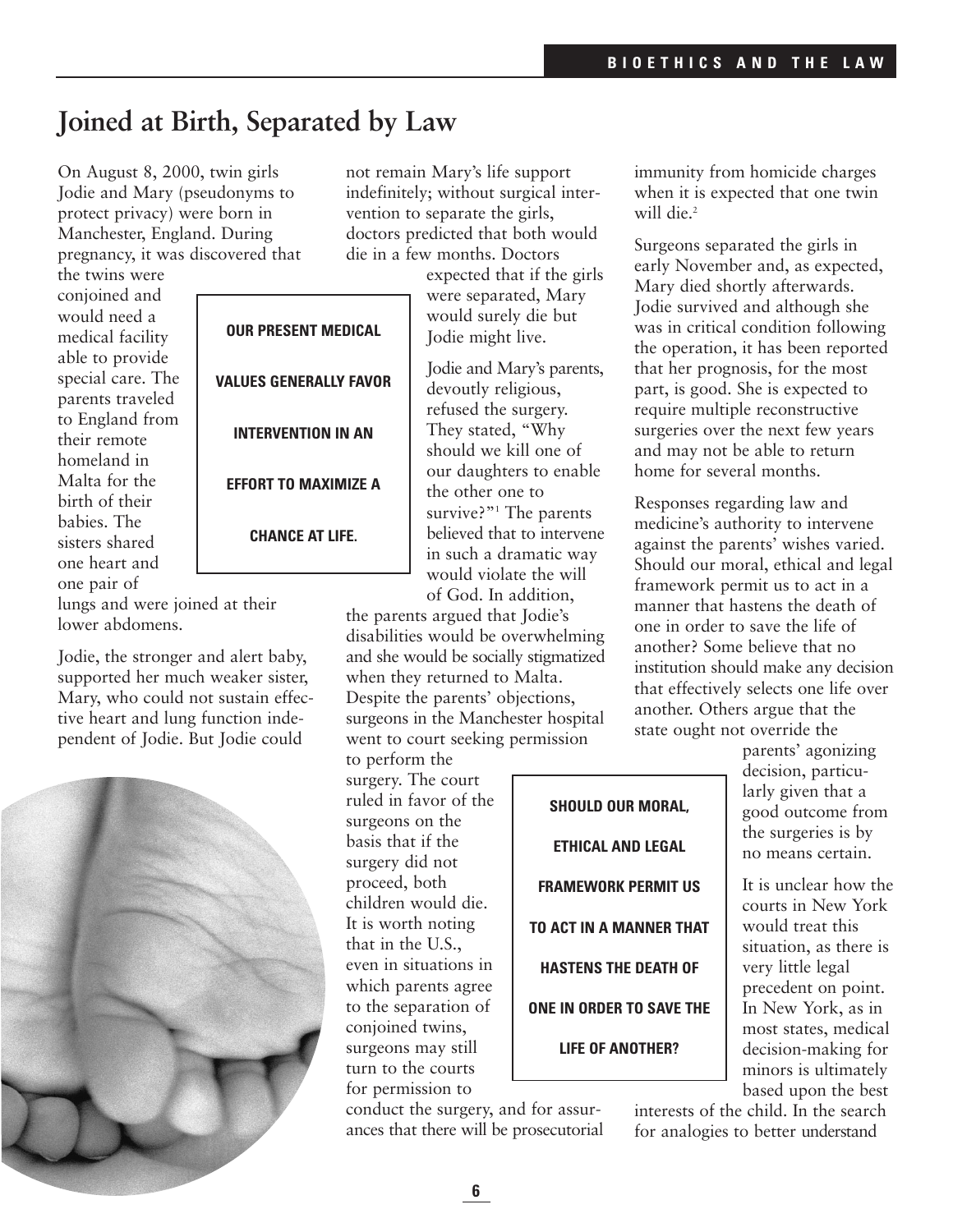Jodie and Mary's situation, some commentators have drawn a tenuous comparison to a court-ordered blood transfusion for a minor against the religious beliefs of the child's parents. But this analogy soon fails. When we order a treatment for a child over the objections of the parents, the decision is made in the best interests of the child. Here, there were two children and while the decision to separate the twins may have been in the best interests of Jodie, it seems problematic to argue that it was in Mary's best interests when it was certain she would not survive.

Our present medical values generally favor intervention in an effort to maximize a chance at life. Legal scholar George Annas writes, "[I]t is better to intervene to try to save one life than to passively observe two lives end. Both law and ethics support reasonable medical attempts to separate Siamese twins with conjoined hearts. Nonetheless, defining a rationale better than human instinct is perplexing, as is developing a fair and useful procedure to apply it."2Whether this sentiment should trump parental authority in this case is less clear. *(L. Baum)* ■

1. *BBC News On Line*, 8/25/00.

2. Annas, G. J., "Siamese Twins: Killing One To Save The Other" Hastings Center Report 17, 2, (1987): 27-29.

### **Nursing Education in Ethics: Off to a Great Start!**

Last April, Wendy Edwards, Lester Friedman, and Kathy Kurtz (faculty in the Center for Bioethics and Humanities) began a new nursing education initiative funded by the hospital. They developed three units of ethics education regarding ethical issues in end-of-life care, and completed all three units on the neuroscience, critical care, and hematology/oncology floors in August. The next sessions began in January with medicine and cardiology. Specific topics include patient/physician relationships, patient autonomy and physician integrity, medical futility, advance directives, and end-of-life care plans.

The data from the first session reveals that 102 nurses, nurses' aides, and supervisors attended the sessions. 92 percent of the evaluations were favorable regarding content and presentation. The nurses stated they have learned new ways to be "moral players" in ethical situations that arise on their floors. We want to thank all the attendees for their excellent participation and for alerting us to particular institutional issues that affect ethical practice.

This effort was aided by foundational education on advance directives, developed by an interdisciplinary task force led by Maxine Thompson, CSW.

If you have ideas for ethics education that you would like to see implemented, please speak up now, as we are formulating ideas for 2001. Please e-mail Kathy Kurtz at kurtzk@upstate.edu with your thoughts—we would appreciate hearing your views on what would be useful! *(K. Kurtz)* ■

**7**